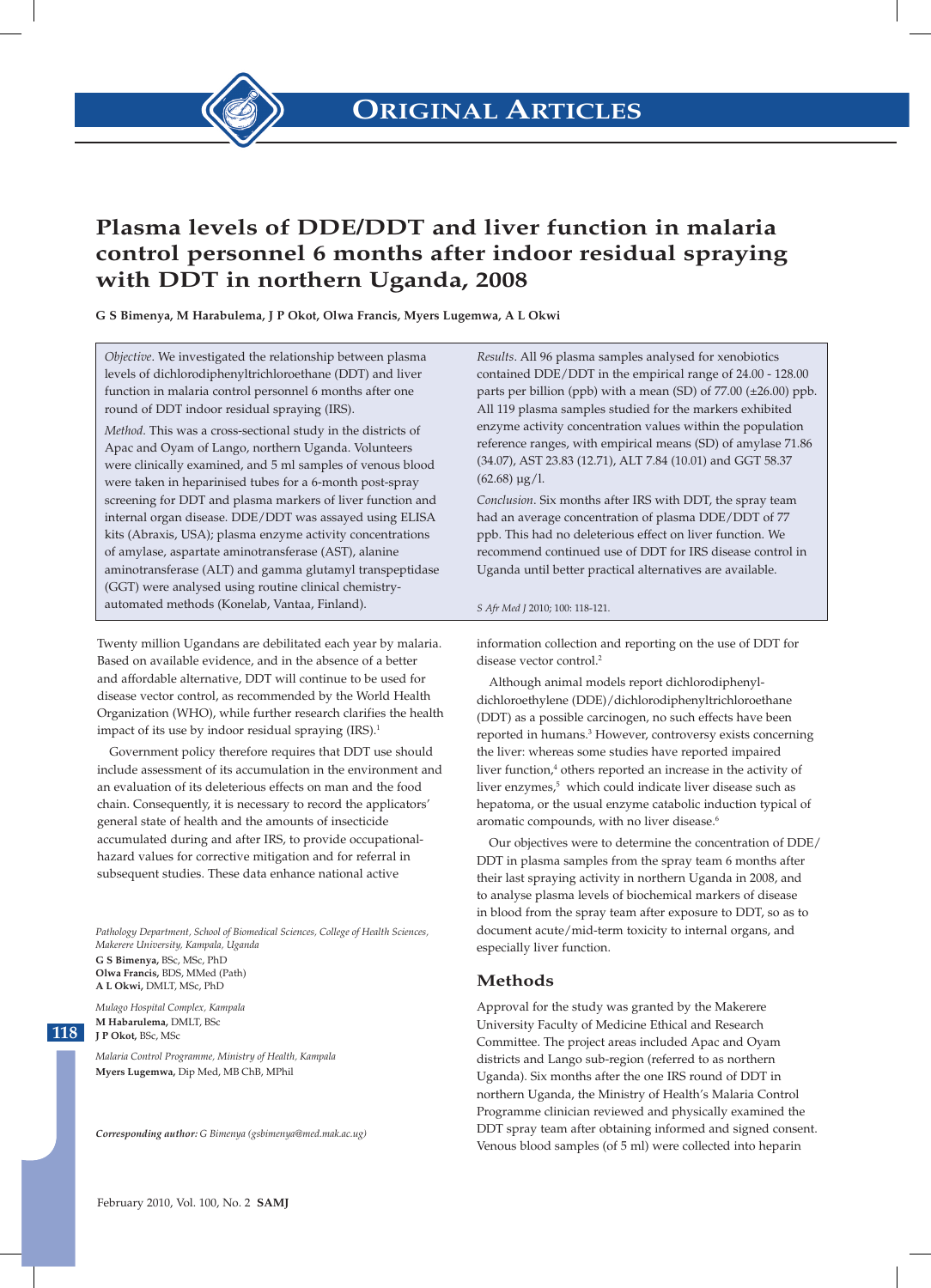# **ORIGINAL ARTICLES**

Vacutainer tubes and delivered in cool boxes to the Department of Pathology, College of Health Sciences, Makerere University, for analysis for DDT and biochemical screening disease markers.

### **Laboratory procedures**

The DDT in plasma was extracted with methanol and analysed using enzyme-linked immunosorbent assay (ELISA) kits. The samples were processed according to the manufacturer's standard operating procedures and quality assurance instructions; during the reactions, colour that was inversely proportional to the concentration of DDE (the principal derivative of DDT) in the sample, developed; its intensity was translated and converted into concentration by comparison with that produced by the standards and controls supplied with the DDT reagent kits. The concentrations were read at 450 and 630 nm and printed automatically by the ELISA plate reader, the Stat FaxReg303 Plus.

Automated routine clinical chemistry methods were used in assaying for biochemical disease markers. Heparinised plasma samples were analysed for the concentration values of amylase, gamma glutamyl transpeptidase (GGT), and the transaminases (aspartate aminotransferase (AST) and alanine aminotransferase (ALT)) as biochemical screening markers for diseases of the internal organs, and specifically the liver.

### **Results**

No abnormalities were detected on clinico-physical examination. No plasma abnormalities such as haemolysis, turbidity, chylosis, xanthochromia or jaundice were seen on visual inspection. The quantitative analytical results are presented at two levels: the primary level displays the main toxicological measure of interest (the DDT/DDE concentration in plasma samples from spray applicators 6 months after the one IRS round of DDT), and the secondary level displays the concentration values of the selected biochemical markers of disease.

#### **DDE/DDT concentration in post-spray plasma**

A total of 96 post-spray plasma samples were analysed for DDE/DDT concentration 6 months after the one round of DDT spraying (distribution shown in Fig. 1).

The DDE/DDT concentration in the post-spray plasma ranged empirically from 24 to 128, with a mean (SD) of 77 (26) ppb; the spread was near normal but leptokurtic and positively skewed; as was expected, there was DDE/DDT in every postspray plasma sample analysed. The geometric mean was 71.81 ppb.

#### **Biochemical markers of diseases of the liver and internal organs**

A total of 119 plasma samples were analysed for the enzymes alpha-amylase, AST, ALT and GGT 6 months after spraying to



*Fig. 1. DDT concentration in post-spray plasma Fig. 1. DDDT concentration in post-spray plasma.*

screen for acute/mid-term toxicity of DDE/DDT in the internal organs – the liver, pancreas, heart and biliary tract.

#### **Alpha-amylase concentration in post-spray plasma**

In 119 post-spray plasma samples analysed for alpha-amylase, the mean (SD) enzyme activity concentration was found to be 71.86 (34.07) with a range of 16.80 - 199.50 µg/l, as shown in Fig. 2.

The distribution was polymodal and within the reference range of up to 300  $\mu$ g/l. There was no alert value for any internal organ disease, especially not for acute pancreatitis as detected by plasma a-amylase in the post-spray plasma.

#### **AST concentration in post-spray plasma**

For post-spray AST activity concentration, 119 plasma samples were analysed; the mean (SD) was 25.83 (12.71); range 1.00 - 63.90 µg/l. The distribution was expectedly leptokurtic and positively skewed (Fig. 3).

The distribution of 88% of the results was within the reference range of up to 40 µg/l; 12% were above the normal upper limit of 40 µg/l but within the inducible range of up to



*Fig. 2. Alpha-amylase enzyme activity concentration in post-spray plasma Fig. 2. Alpha-amylase enzyme activity concentration in post-spray plasma.*

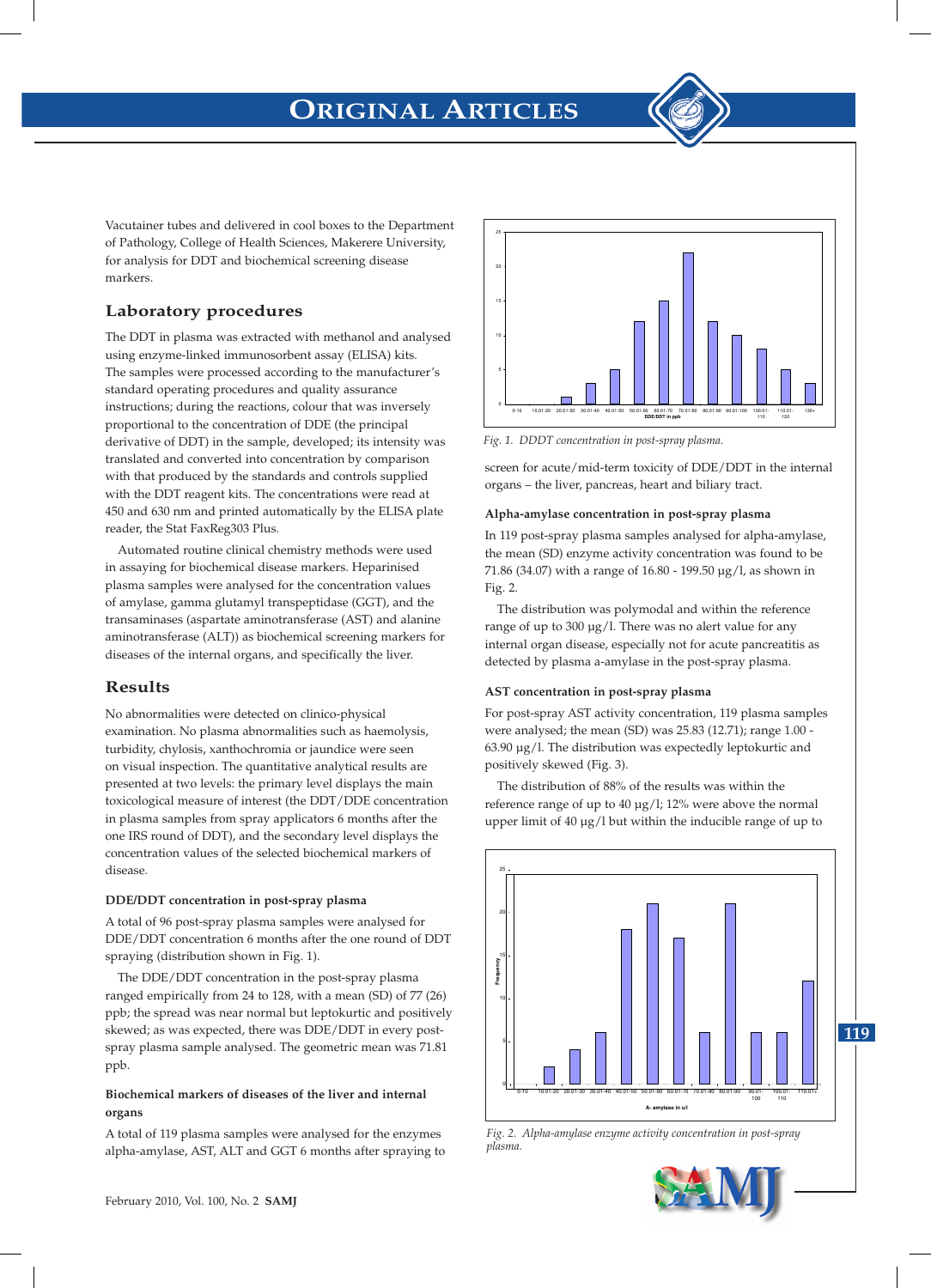

*Fig. 3. AST enzyme activity concentration in post-spray plasma. Fig. 3. AST enzyme activity concentration in post-spray plasma.*

5 times the upper reference limit; there was no alert value for any internal organ disease, and specifically no hepatocellular or muscle damage, detected by high AST levels in the postspray samples.

#### **ALT enzyme activity concentration in post-spray plasma**

In screening for acute/mid-term DDT toxicity in internal organs such as the liver, 119 plasma samples were analysed for ALT, which resulted in a mean (SD) of 7.80 (5.01) and a range of 1.00 - 17.00 µg/l. As expected, the spread was leptokurtic and positively skewed (Fig. 4).

The distribution was entirely within the reference range of up to 40 µg/l, with no internal organ disease indicated or hepatocellular damage detected by high levels of ALT in the post-spray samples.

#### **GGT enzyme activity concentration in post-spray plasma**

For screening for internal organ disease, for liver disease in general and for biliary obstruction in particular, 119 plasma samples were analysed for GGT enzyme activity concentration. The mean (SD) values were 58.37 (62.68) and from the range 12.50 - 333.40 µg/l. The spread was expectedly leptokurtic and positively skewed (Fig. 5).

Of the results,  $75\%$  were within the reference range of  $<60$ µg/l; 30 were within the drug-inducible range of below 5 times the upper limit of the reference range; and there was no liver disease or biliary tree abnormality overtly detected by high GGT levels in the post-spray plasma samples.

#### **Discussion**

**120** Our study found that DDT successfully protected against mosquito bites, with no health complaints emerging from the clinical history evaluation. We documented a DDE/DDT plasma arithmetical mean of 77 ppb, with no biochemically alarming concomitant mean values (such as alpha amylase  $-66.94$ , AST – 18.18, ALT – 9.33, and GGT – 31.05  $\mu$ g/l), indicating no disease associated with absorbed pesticide



*Fig. 4. ALT enzyme activity concentration in post-spray plasma. Fig. 4. ALT enzyme activity concentration in post-spray plasma.*



*Fig. 5. GGT enzyme activity concentration in post-spray plasma. Fig. 5. GGT enzyme activity concentration in post-spray plasma.*

subsequent to IRS operations. These results refute the association of DDT with acute or mid-term diseases of human internal organs, especially of the liver; they confirm the safety of DDT as used in IRS operations, and strongly commend the use of DDT for disease control according to WHO guidelines, especially where there are no better and readily available alternatives.

The ELISA technology used in this study was highly recommended for pesticide analyses, especially in developing countries, where it offers the advantages of cost-effectiveness, simplicity and speed over chromatographic methods.<sup>7</sup> According to the Abraxis test kit manufacturers, the DDE/DDT assay kit used in this study in particular had cross-reactivity to organochlorine compounds at different percentages as follows: pp`DDE – 100, pp`DDD – 46, op`DDD – 16, pp`DDT – 10, and op`DDE – 3.2. Whereas the method largely measured DDE (a metabolite of DDT), it did not appreciably measure DDT, and blood levels of DDE were, as usual, largely a measure of biotransformed DDT dependent *inter alia* on liver function and population genetics. We report and discuss them as DDE/DDT complex.